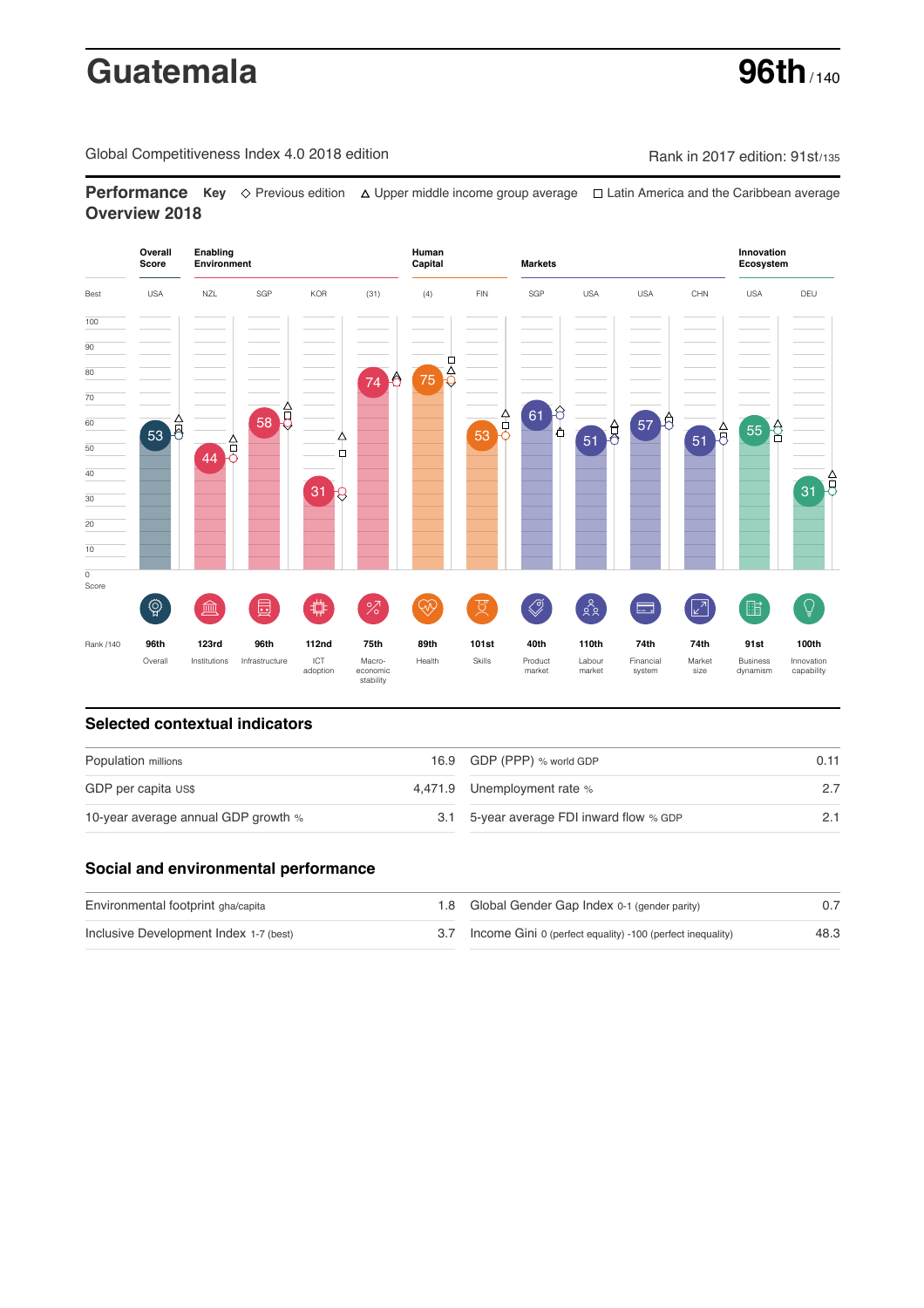# **Guatemala 96th**/140

| <b>Index Component</b>                                                   | Value          | Score *              | Rank/140 | <b>Best Performer</b>       |
|--------------------------------------------------------------------------|----------------|----------------------|----------|-----------------------------|
| 寙<br>Pillar 1: Institutions 0-100 (best)                                 |                | 43.5 $\sqrt{ }$      | 123      | <b>New Zealand</b>          |
| 1.01 Organized crime 1-7 (best)                                          | 2.6            | $25.9 +$             | 138      | Finland                     |
| 1.02 Homicide rate /100,000 pop.                                         | 27.3           | $9.3$ ↑              | 132      | Multiple (9)                |
| 1.03 Terrorism incidence 0 (very high) -100 (no incidence)               | 100.0          | 100.0 $\uparrow$     | 39       | Multiple (24)               |
| 1.04 Reliability of police services 1-7 (best)                           | 3.0            | 32.8 $\uparrow$      | 126      | Finland                     |
| 1.05 Social capital 0-100 (high)                                         | 53.1           | 53.1 $\sqrt{ }$      | 54       | Australia                   |
| 1.06 Budget transparency 0-100 (best)                                    | 76.9           | $76.9 =$             | 21       | Multiple (2)                |
| 1.07 Judicial independence 1-7 (best)                                    | 3.4            | 39.8 $\sqrt{ }$      | 90       | Finland                     |
| 1.08 Efficiency of legal framework in challenging regulations 1-7 (best) | 2.6            | 27.0 ↓               | 117      | Finland                     |
| 1.09 Freedom of the press 0-100 (worst)                                  | 36.2           | 63.8 ↑               | 94       | Norway                      |
| 1.10 Burden of government regulation 1-7 (best)                          | 2.8            | $30.5 +$             | 112      | Singapore                   |
| 1.11 Efficiency of legal framework in settling disputes 1-7 (best)       | 2.8            | 29.7 ↓               | 118      | Singapore                   |
| 1.12 E-Participation Index 0-1 (best)                                    | 0.62           | 61.8 $\sqrt{ }$      | 88       | Multiple (3)                |
| 1.13 Future orientation of government 1-7 (best)                         | 2.7            | 28.4 ↓               | 123      | Singapore                   |
| 1.14 Incidence of corruption 0-100 (best)                                | 28.0           | $28.0 =$             | 120      | New Zealand                 |
| 1.15 Property rights 1-7 (best)                                          | 4.1            | 51.0 个               | 88       | Finland                     |
| 1.16 Intellectual property protection 1-7 (best)                         | 3.8            | 47.0 ↓               | 88       | Finland                     |
| 1.17 Quality of land administration 0-30 (best)                          | 13.0           | $43.3 =$             | 87       | Singapore                   |
| 1.18 Strength of auditing and reporting standards 1-7 (best)             | 5.3            | 71.8 ↓               | 35       | Finland                     |
| 1.19 Conflict of interest regulation 0-10 (best)                         | 3.3            | $33.0 =$             | 131      | Multiple (2)                |
| 1.20 Shareholder governance 0-10 (best)                                  | 3.0            | $30.0 =$             | 131      | Kazakhstan                  |
| 員<br>Pillar 2: Infrastructure 0-100 (best)                               |                | 58.3 ↑               | 96       | Singapore                   |
| 2.01 Road connectivity index 0-100 (best)                                | 15.8           | $15.8 =$             | 131      | <b>United States</b>        |
| 2.02 Quality of roads 1-7 (best)                                         | 2.6            | 26.1 $\sqrt{ }$      | 128      | Singapore                   |
| 2.03 Railroad density km of roads/square km                              | n/a            | n/a                  | n/a      | Multiple (20)               |
| 2.04 Efficiency of train services 1-7 (best)                             | 1.1            | 1.6 $\uparrow$       | 139      | Switzerland                 |
| 2.05 Airport connectivity score                                          | 13,927.0       | 35.6 $\sqrt{ }$      | 89       | Multiple (8)                |
| 2.06 Efficiency of air transport services 1-7 (best)                     | 4.1            | 51.6 $\uparrow$      | 91       | Singapore                   |
| 2.07 Liner Shipping Connectivity Index 0-157.1 (best)                    | 18.4           | 18.4 ተ               | 66       | Multiple (4)                |
| 2.08 Efficiency of seaport services 1-7 (best)                           | 3.8            | 47.4 1               | 76       | Singapore                   |
| 2.09 Electrification rate % pop.                                         | 93.9           | $93.9$ 1             | 95       | Multiple (66)               |
| 2.10 Electric power transmission and distribution losses % output        | 6.8            | $97.1$ 1             | 38       | Multiple (9)                |
| 2.11 Exposure to unsafe drinking water % pop.                            | 15.6           | $86.1$ 1             | 83       | Multiple (23)               |
| 2.12 Reliability of water supply 1-7 (best)                              | 4.6            | 59.5 $\sqrt{ }$      | 79       | Switzerland                 |
| O<br>Pillar 3: ICT adoption 0-100 (best)                                 |                | 31.1 $\uparrow$      | 112      | Korea, Rep.                 |
| 3.01 Mobile-cellular telephone subscriptions /100 pop.                   | 118.2          | 98.5 ↑               | 73       | Multiple (68)               |
| 3.02 Mobile-broadband subscriptions /100 pop.                            | 13.9           | n/a                  | 132      | <b>United Arab Emirates</b> |
| 3.03 Fixed-broadband Internet subscriptions /100 pop.                    | 3.1            | $6.1 =$              | 98       | Switzerland                 |
| 3.04 Fibre Internet subscriptions /100 pop.                              | 0.1            | n/a                  | 89       | Korea, Rep.                 |
| 3.05 Internet users % pop.                                               | 34.5           | 34.5 ↑               | 97       | Iceland                     |
| ℅<br>Pillar 4: Macroeconomic stability 0-100 (best)                      | $\overline{a}$ | 74.4 ↓               | 75       | Multiple (31)               |
| 4.01 Inflation annual % change                                           | 4.4            | 98.8 $\sqrt{ }$      | 83       | Multiple (74)               |
| 4.02 Debt dynamics 0-100 (best)                                          | 50.0           | 50.0 $\sqrt{ }$      | 77       | Multiple (36)               |
| Qv<br>Pillar 5: Health 0-100 (best)                                      |                | 74.6 ↑               | 89       | Multiple (4)                |
| 5.01 Healthy life expectancy years                                       | 63.9           | 74.6 ↑               | 88       | Multiple (4)                |
| 섯<br>Pillar 6: Skills 0-100 (best)                                       | $\overline{a}$ | 52.6 $\sqrt{ }$      | 101      | Finland                     |
| 6.01 Mean years of schooling Years                                       | 7.1            | $47.2 =$             | 103      | Finland                     |
| 6.02 Extent of staff training 1-7 (best)                                 | 4.2            | 54.1 ↓               | 49       | Switzerland                 |
| 6.03 Quality of vocational training 1-7 (best)                           | 4.5            | 57.7 ↑               | 43       | Switzerland                 |
| 6.04 Skillset of graduates 1-7 (best)                                    | 4.1            | 51.6 ↓               | 64       | Switzerland                 |
| 6.05 Digital skills among population 1-7 (best)                          | 3.6            | $43.5 =$             | 109      | Sweden                      |
| 6.06 Ease of finding skilled employees 1-7 (best)                        | 4.3            | 54.7 ↓               | 58       | <b>United States</b>        |
| 6.07 School life expectancy Years                                        | 10.8           | $59.7 =$             | 116      | Multiple (9)                |
| 6.08 Critical thinking in teaching 1-7 (best)                            | 2.9            | $31.4 \; \downarrow$ | 112      | <b>United States</b>        |
| 6.09 Pupil-to-teacher ratio in primary education Ratio                   | 21.7           | 70.6 ↓               | 80       | Multiple (6)                |